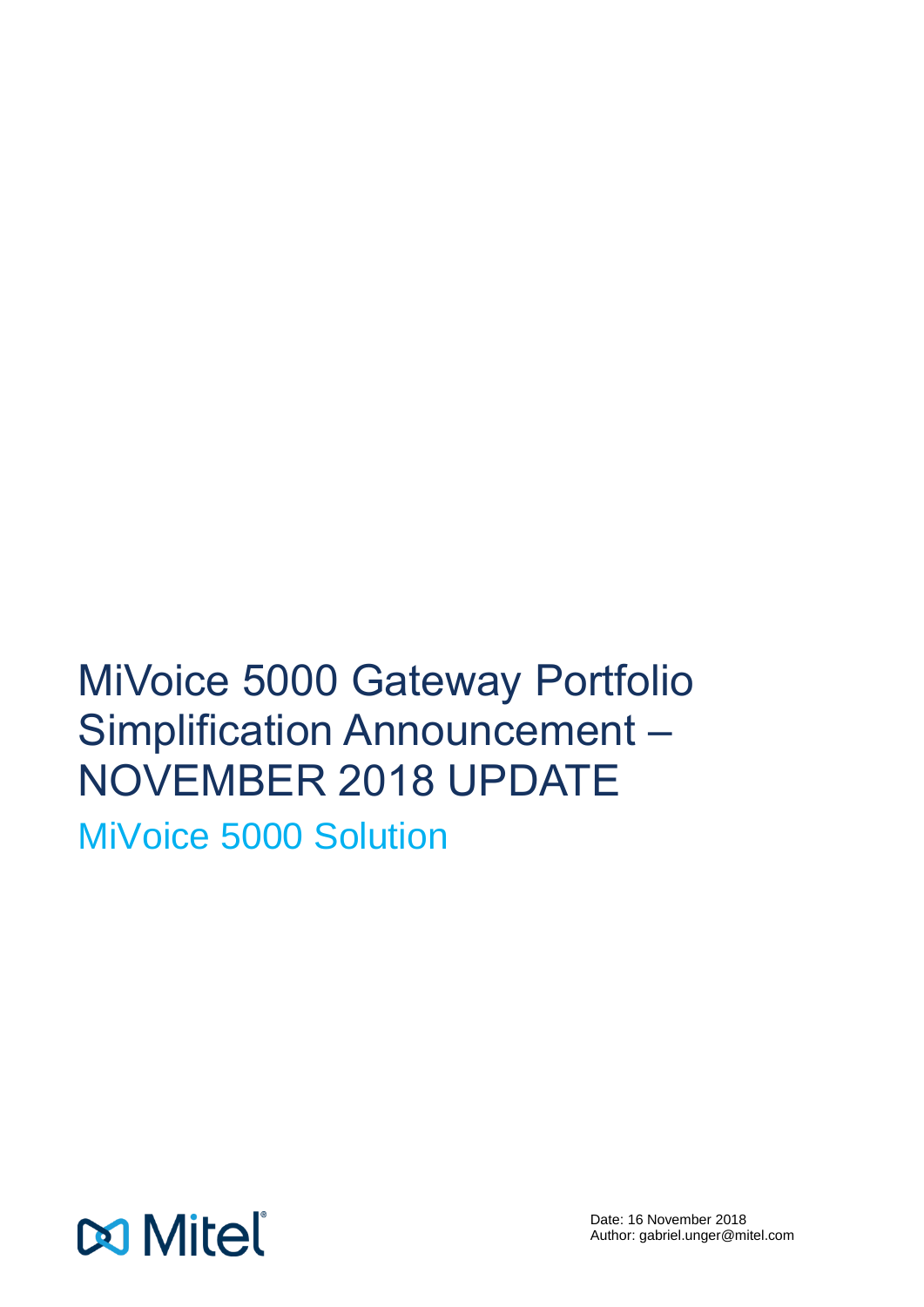### <span id="page-1-0"></span>REVISION INFORMATION

First release May 4<sup>th</sup> 2018 November 2018 Update - changes highlighted in yellow November, 16<sup>th</sup> 2018

The information conveyed in this document is confidential and proprietary to Mitel® and is intended solely for Mitel employees and members of Mitel's reseller channel who specifically have a need to know this information. If you are not a Mitel employee or a Mitel authorized PARTNER, you are not the intended recipient of this information. Please delete or return any related material. Mitel will enforce its right to protect its confidential and proprietary information and failure to comply with the foregoing may result in legal action against you or your company.



mitel.com

© Copyright 2018, Mitel Networks Corporation. All Rights Reserved. The Mitel word and logo are trademarks of Mitel Networks Corporation.<br>Any reference to third-party trademarks is for reference only and Mitel makes no repr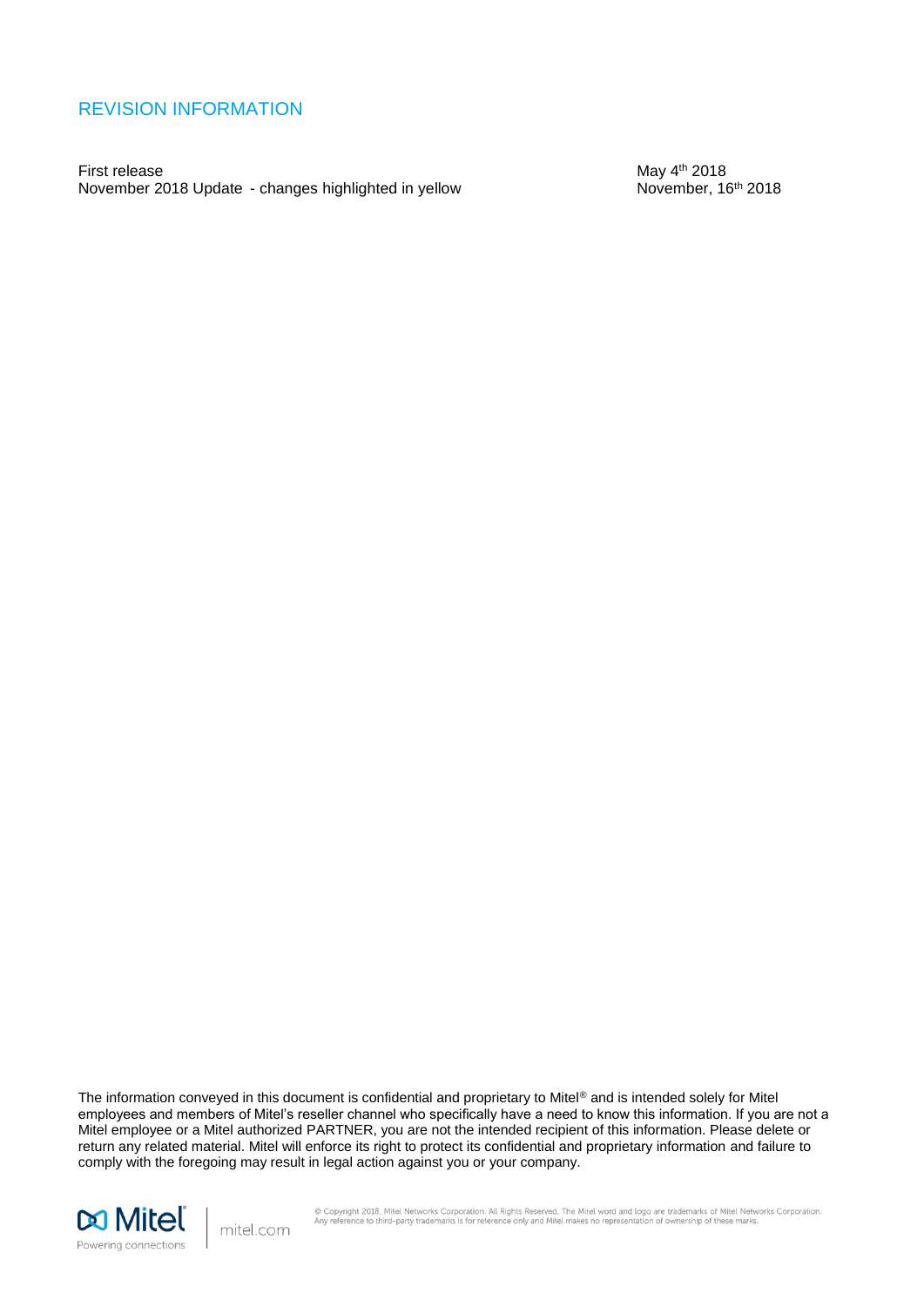### **Table of Contents**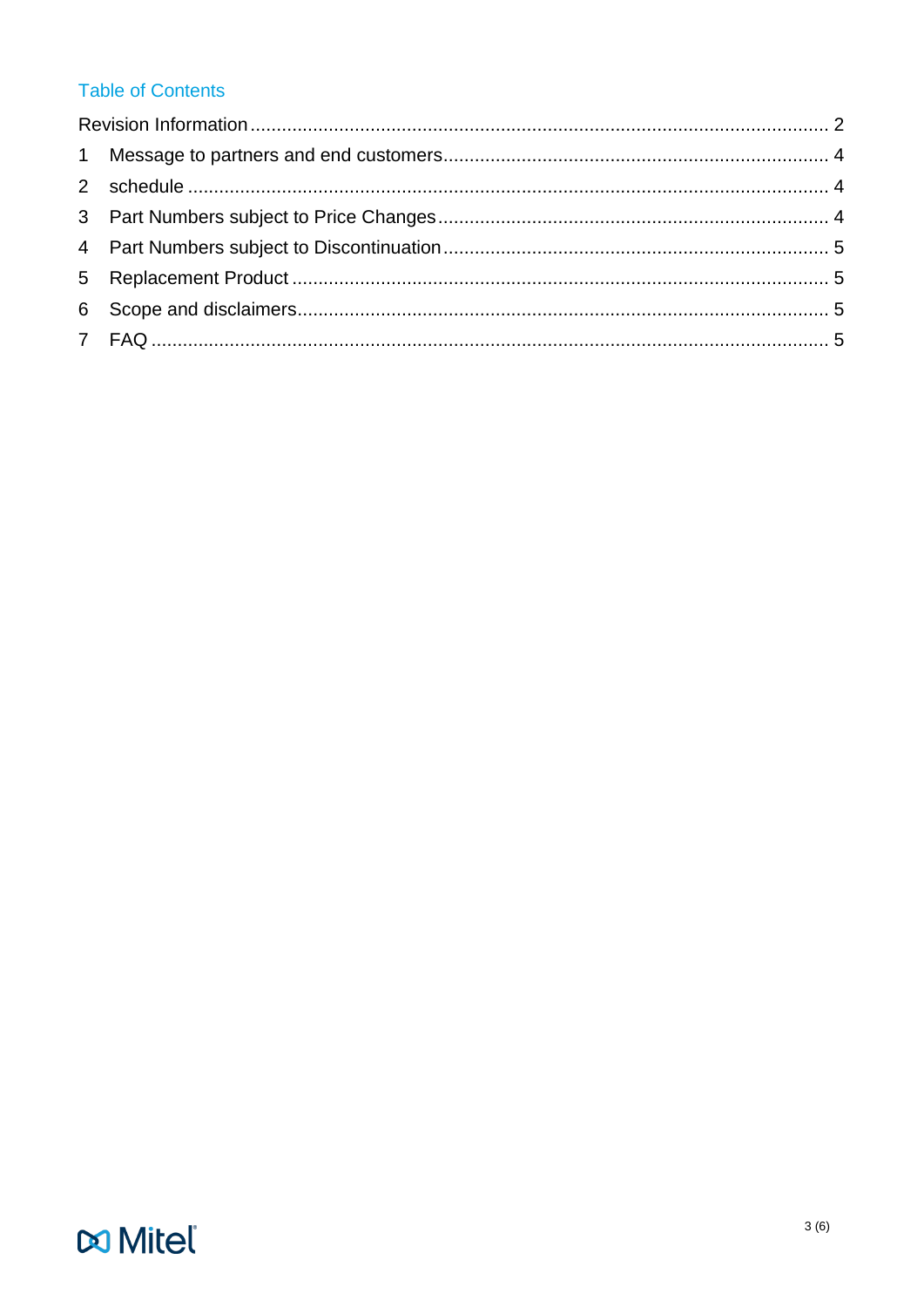### <span id="page-3-0"></span>1 MESSAGE TO PARTNERS AND END CUSTOMERS

The 'on premise' Unified Communications market addressed by the MiVoice 5000 Solution have now reached a point where software-only communication systems and SIP desktops are predominant. This move has made gateways less strategic for end customers, even if they remain an important part for some of them.

The MiVoice 5000 gateway portfolio is currently composed of 8 flavours of main chassis, with specific add-ons and extension cabinets for many of them. This high complexity is no longer required by the market, which could be addressed in an equivalent or even better way with far less variety of hardware.

This is the reason why Mitel has decided to simplify its MiVoice 5000 gateways portfolio. This strategic move will allow to:

- Address better current and future market demand
- Serve customers in a simpler and streamlined way
- Ease maintenance process and reduce the number of different spare parts
- Guaranty a better longevity of the offer, at least until 2021\* and beyond

#### **By beginning of 2019, the gateway offer will be exclusively composed of following gateways and their accessories:**

- **Mitel XS12 – extended to 250 IP users support to equal the XS IP capacity**
- **Mitel XD Simplex (one power supply unit, one CPU)**
- **Mitel XD Duplex (duplex power supply and CPU)**

For the gateways being discontinued:

- Gateway specific extension and spare parts will be discontinued after 3 years
- Common spare and extension parts will remain available along with the simplified offer until 2021 and beyond

Additionally, and mainly due to component sourcing price increases, Mitel needs to increase the price of the gateways and some of their accessories/spares. **However, to ease the transition to the simplified gateway portfolio, the prices of the XS12, XD Simplex and XD Duplex will remain unchanged.**

Independently from the previous points, the LA16-8 and LH16 FXS ports cards will also be removed from the offer due to low demand.

<span id="page-3-1"></span>*\*valid for generic market except specific agreements* 

### SCHEDULE(UPDATE)

| <b>Date</b>              | <b>Phase</b>                                                            |  |
|--------------------------|-------------------------------------------------------------------------|--|
| May 2018                 | Announcement                                                            |  |
| <b>January 1, 2019</b>   | <b>Price increase on 'to be discontinued' gateways</b>                  |  |
| <b>February 28, 2019</b> | End of Sales for discontinued gateways                                  |  |
| February 28, 2020        | End of Sales for Extension cabinets and spares of discontinued gateways |  |
| February 28, 2024        | End of Repair of discontinued gateways and their specific parts         |  |

### <span id="page-3-2"></span>3 PART NUMBERS SUBJECT TO PRICE CHANGES ON 01/01/2019

The new price of following items will be communicated to the partners on InfoChannel and on Mitel CPQ Reports and Pricing (accessible via Mitel Connect).

| <b>Part Number</b> | Label                   |
|--------------------|-------------------------|
| 52003132           | Mitel 5000 XS-6         |
| 52003134           | <b>Mitel 5000 XS</b>    |
| 52003135           | Mitel 5000 XS-E         |
| 52003137           | Mitel 5000 XL           |
| 52003138           | Mitel 5000 XD Dup Power |
| <b>BHJ4431B</b>    | CIE LA16X-8 (B)         |
| <b>BHJ4830A</b>    | CIE LH16 $X$ (B)        |
| <b>BHJ0064A</b>    | UCV2S-E                 |

## **M** Mitel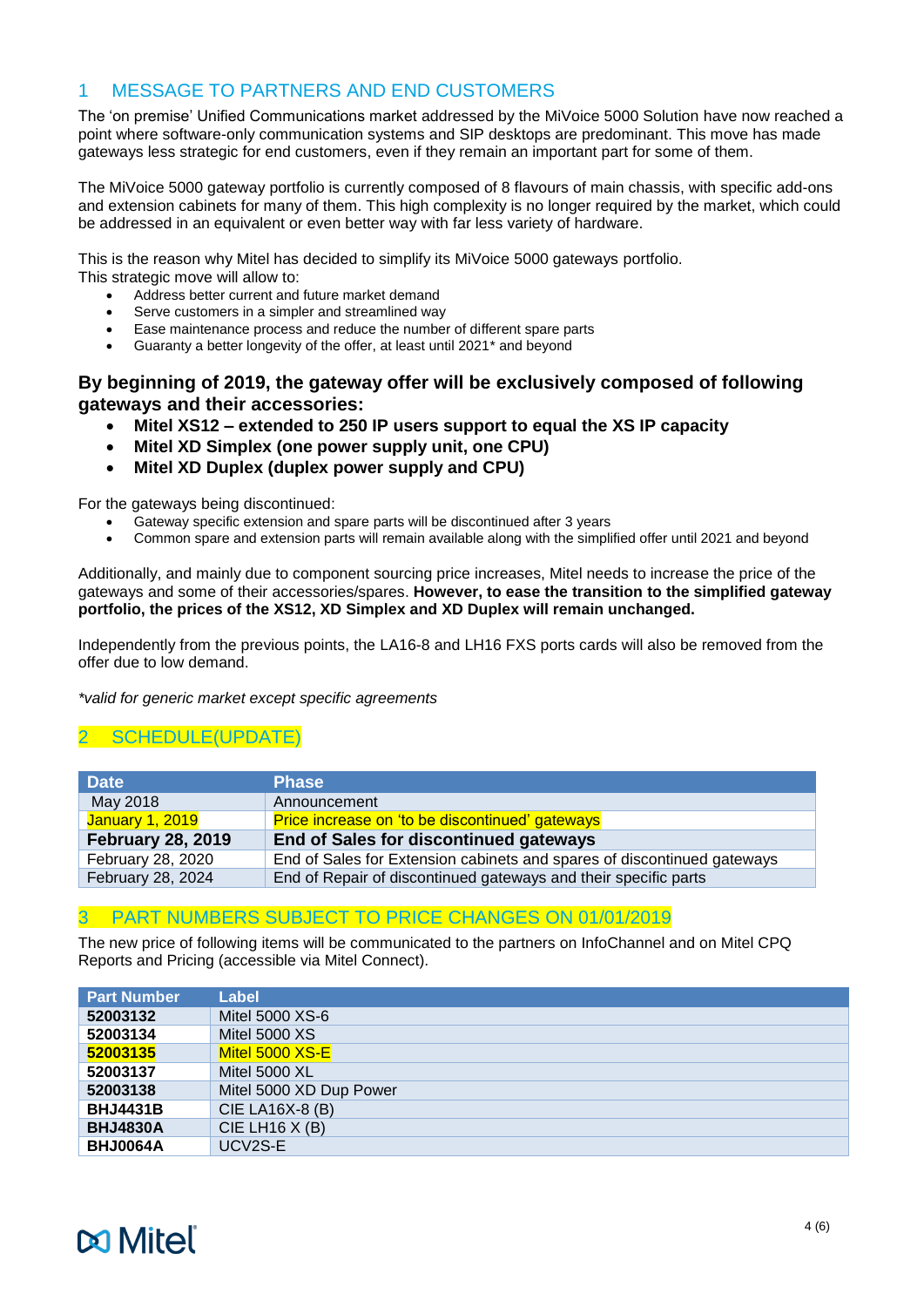### <span id="page-4-0"></span>4 PART NUMBERS SUBJECT TO DISCONTINUATION

The following parts will be discontinued (End of Sales) as per the schedule of chapter 2.

#### *February 28, 2019 End of Sales for discontinued gateways*

| <b>Part Number</b> | Label                   |
|--------------------|-------------------------|
| 52003132           | Mitel 5000 XS-6         |
| 52003134           | <b>Mitel 5000 XS</b>    |
| 52003135           | Mitel 5000 XS-E         |
| 52003137           | <b>Mitel 5000 XL</b>    |
| 52003138           | Mitel 5000 XD Dup Power |
| <b>BHJ4431B</b>    | CIE LA16X-8 (B)         |
| <b>BHJ4830A</b>    | CIE LH16 $X(B)$         |

*February 28, 2020* **End of Sales for Extension cabinets and spares of discontinued gateways**

| <b>Part Number</b> | <b>Label</b>                 |
|--------------------|------------------------------|
| BRC0030AAAA        | <b>SWITCH EXT. AXL</b>       |
| BRC0033AAAA        | SWITCH EXT. AXD DUPL POWER   |
| <b>BHJ0057C</b>    | <b>CIE EXT2S-6 (B)</b>       |
| <b>BHJ0057A</b>    | CIE EXT2S (B)                |
| <b>BHJ0064A</b>    | UCV2S-E                      |
| <b>BHJ0065A</b>    | UCV2L                        |
| <b>BHJ0031A</b>    | CIE RUCV1L (B)               |
| <b>BHG4784A</b>    | <b>CORD.LIAIS.EXT XL AXL</b> |
| <b>BHJ4630A</b>    | <b>CIE FDP-AXL</b>           |
| <b>BHT7716A</b>    | KIT FIXATION XL (B)          |

### <span id="page-4-1"></span>5 REPLACEMENT PRODUCT

As most of the different gateways only differ from a dimensioning perspective, same functionality can be delivered using the replacement suggestion listed in the table below.

| <b>Part</b><br><b>Number</b> | Label                   | <b>Suggested Replacement</b><br><b>Part Number</b> | <b>Suggested Replacement</b><br><b>Part Label</b> |
|------------------------------|-------------------------|----------------------------------------------------|---------------------------------------------------|
| 52003132                     | Mitel 5000 XS-6         | 52003133                                           | <b>Mitel 5000 XS-12</b>                           |
| 52003134                     | <b>Mitel 5000 XS</b>    | 52003133                                           | <b>Mitel 5000 XS-12</b>                           |
| 52003135                     | Mitel 5000 XS-E         | <b>Please contact Mitel</b>                        |                                                   |
| 52003137                     | <b>Mitel 5000 XL</b>    | 52003136                                           | Mitel 5000 XD Simplex                             |
| 52003138                     | Mitel 5000 XD Dup Power | 52003139                                           | Mitel 5000 XD Duplex                              |
| <b>BHJ4431B</b>              | CIE LA16X-8 (B)         | <b>BHJ4431A</b>                                    | <b>CIE LA16 X (B)</b>                             |
| <b>BHJ4830A</b>              | CIE LH16 $X(B)$         | <b>Please contact Mitel</b>                        |                                                   |

### <span id="page-4-2"></span>6 SCOPE AND DISCLAIMERS

This announcement applies to the MiVoice 5000 generic market offer only and does not concern the Orange e-Diatonis offer.

The announcement does not apply to any special commercial agreement that would have been taken explicitly previously. Mitel will fulfill those agreements and commitments as specified in the agreement's terms.

Certain Mitel products within this document may not be available to all Solution Providers' levels. To purchase available products, Mitel product certification is required.

### <span id="page-4-3"></span>7 FAQ